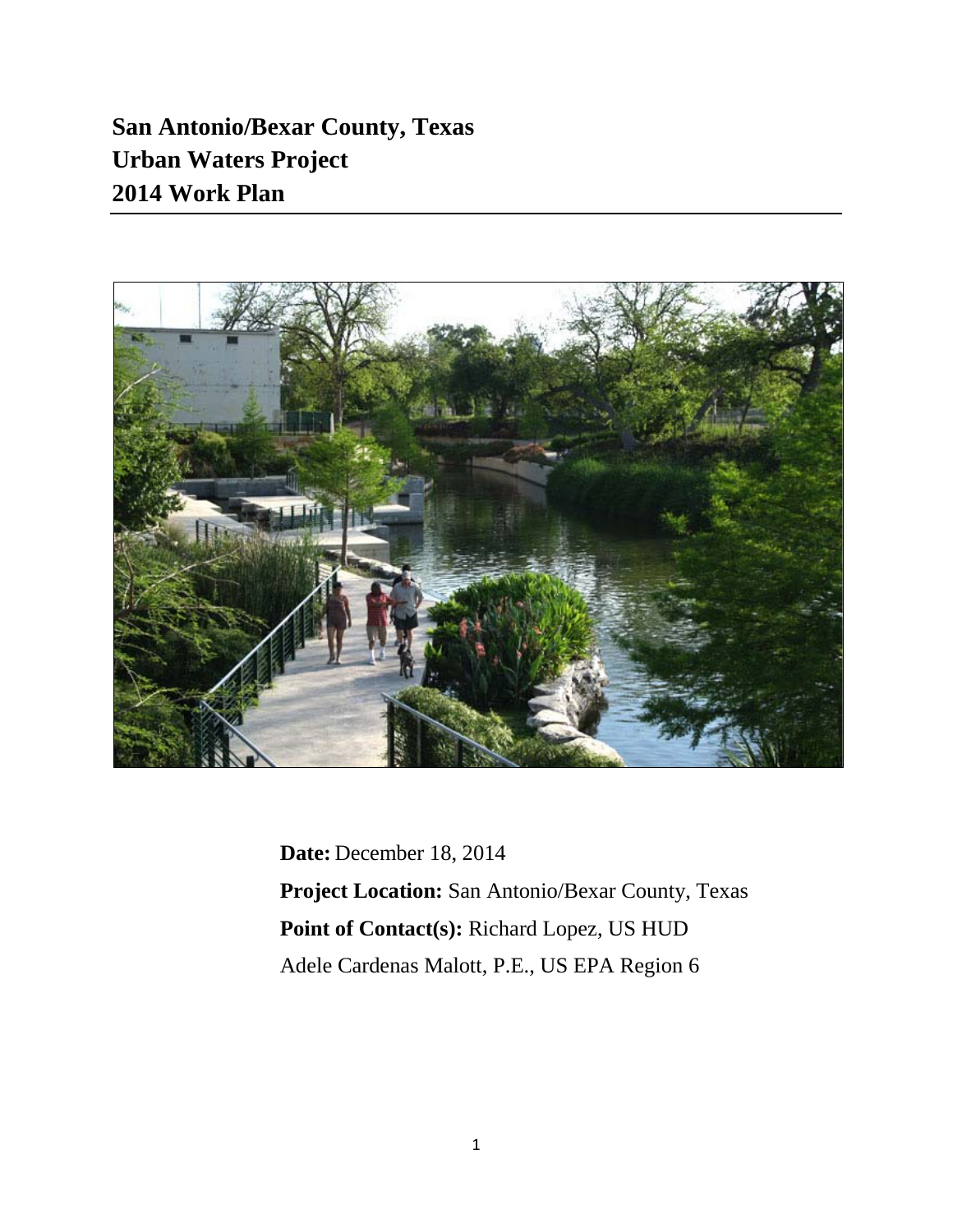# TABLE OF CONTENTS

| Project 2: Olmos Basin/San Antonio Zoo Water Quality and Ecosystem Restoration7 |
|---------------------------------------------------------------------------------|
| Project 3: Eastside Promise Neighborhood/Wheatley Choice/Promise Zone & Salado  |
|                                                                                 |
|                                                                                 |
| Project 6: San Antonio Missions – World Heritage and Cultural Connections12     |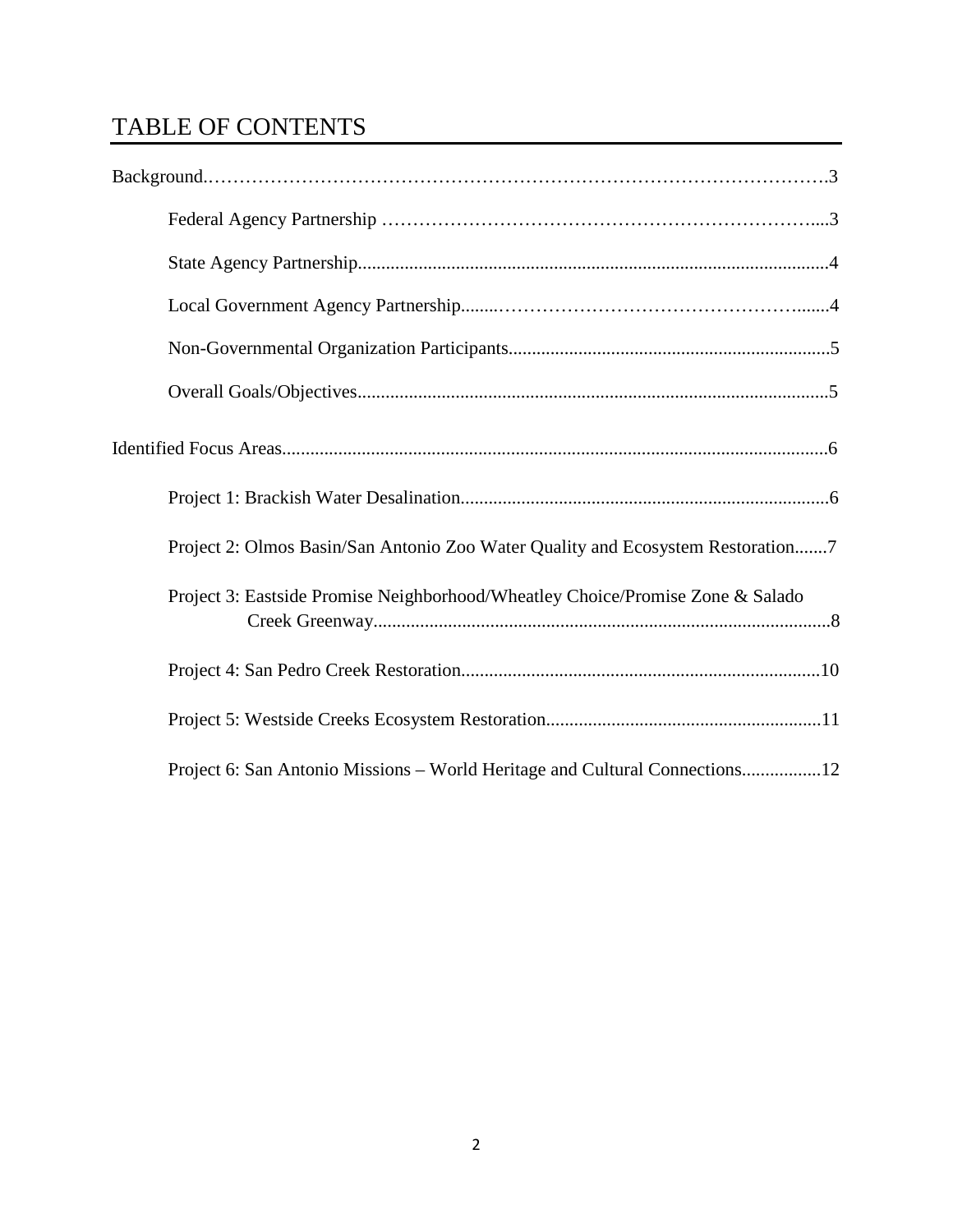# **Background**

The Urban Waters program strives to incorporate new project locations to focus national attention on urban water issues. As outlined in the Urban Waters Strategic Framework, restoring America's urban waters and reconnecting communities to their urban water environments will require cooperation between all Urban Waters partners to help communities grow in ways that protect public health and the environment, expand economic opportunity, and create and enhance the places where people live. Through the selected projects of the San Antonio/Bexar County location the area hopes to achieve numerous goals of the Urban Waters Federal Partnership, including the goal to seek to help communities – especially underserved communities – as they work to access and improve the benefits of their urban waters and the surrounding land.

A fundamental piece of the 13 signatory federal partnership is leveraging existing federal programs to support projects and build partnerships with a variety of federal, state, local, and private partners that foster their increased connection, understanding, and stewardship of local waterways. The Environmental Protection Agencies' Urban Waters vision states that the combined efforts of numerous partners and stakeholders will "restore urban water quality, revitalize our communities and reconnect communities to their urban waterways." The collaboration will provide the following:

- Align federal government programs and investments in these communities;
- Expand partnerships;
- Build local capacity; and
- Find innovative ways to communicate the environmental and economic potential of safe and clean waters

The federal partnership's approach in achieving these goals is outlined in the Urban Waters Strategic Framework. For more information on the Urban Waters movement, please visit [www.epa.gov/urbanwaters.](http://www.epa.gov/urbanwaters) For more information on the federal partnership, please visit [www.urbanwaters.gov.](http://www.urbanwaters.gov/)

The Urban Waters effort is anchored in a simple theory: if we better engage communities in efforts to improve and protect water quality, those efforts will be more powerful.

## Federal Agency Partnerships

• Department of Agriculture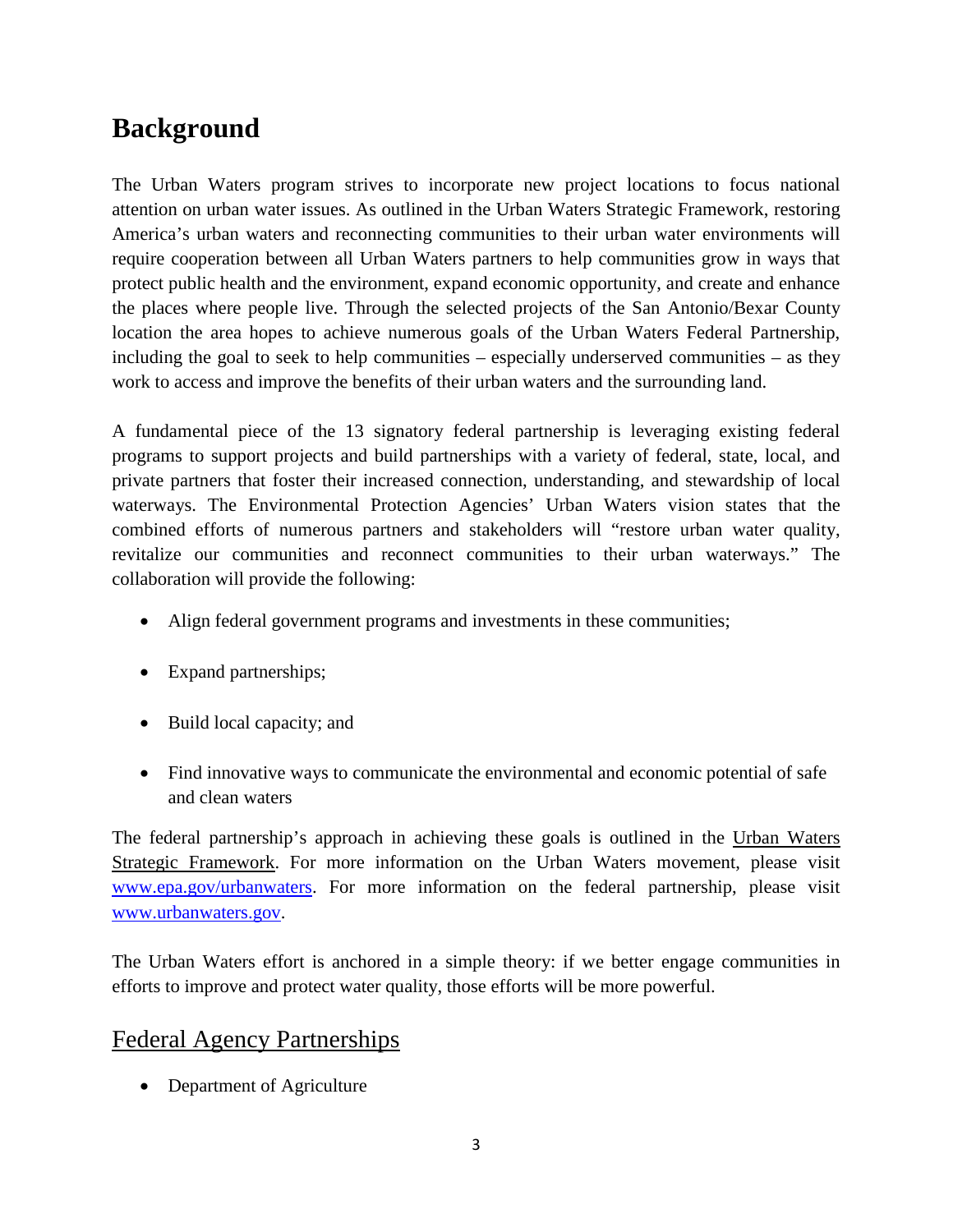- o U.S. Forest Services
- o Natural Resource Conservation Service
- Department of Commerce
	- o Economic Development Administration
	- o National Weather Service
- Department of Defense
	- o U.S. Army Corps of Engineers
	- o Joint Base San Antonio
- Department of Health and Human Services
- Department of Housing and Urban Development
- Department of the Interior
	- o Fish and Wildlife Service
	- o National Park Service
	- o Bureau of Reclamation
	- o U.S. Geological Survey
- Department of Transportation
- Environmental Protection Agency

## State Agency Partnerships

- Texas Commission of Environmental Quality
- Texas Health and Human Services
- Texas Department of Transportation
- Texas General Land Office
- Texas Historical Commission
- Texas Parks and Wildlife
- Texas State Forestry Division
- Texas Water Development Board

## Local Government Agency Partnerships

- Alamo Area Council of Governments
- Alamo Area Metropolitan Planning Organization
- Bexar County
- City of Alamo Heights
- City of San Antonio
- Edwards Aquifer Authority
- San Antonio Housing Authority
- San Antonio Independent School District
- San Antonio River Authority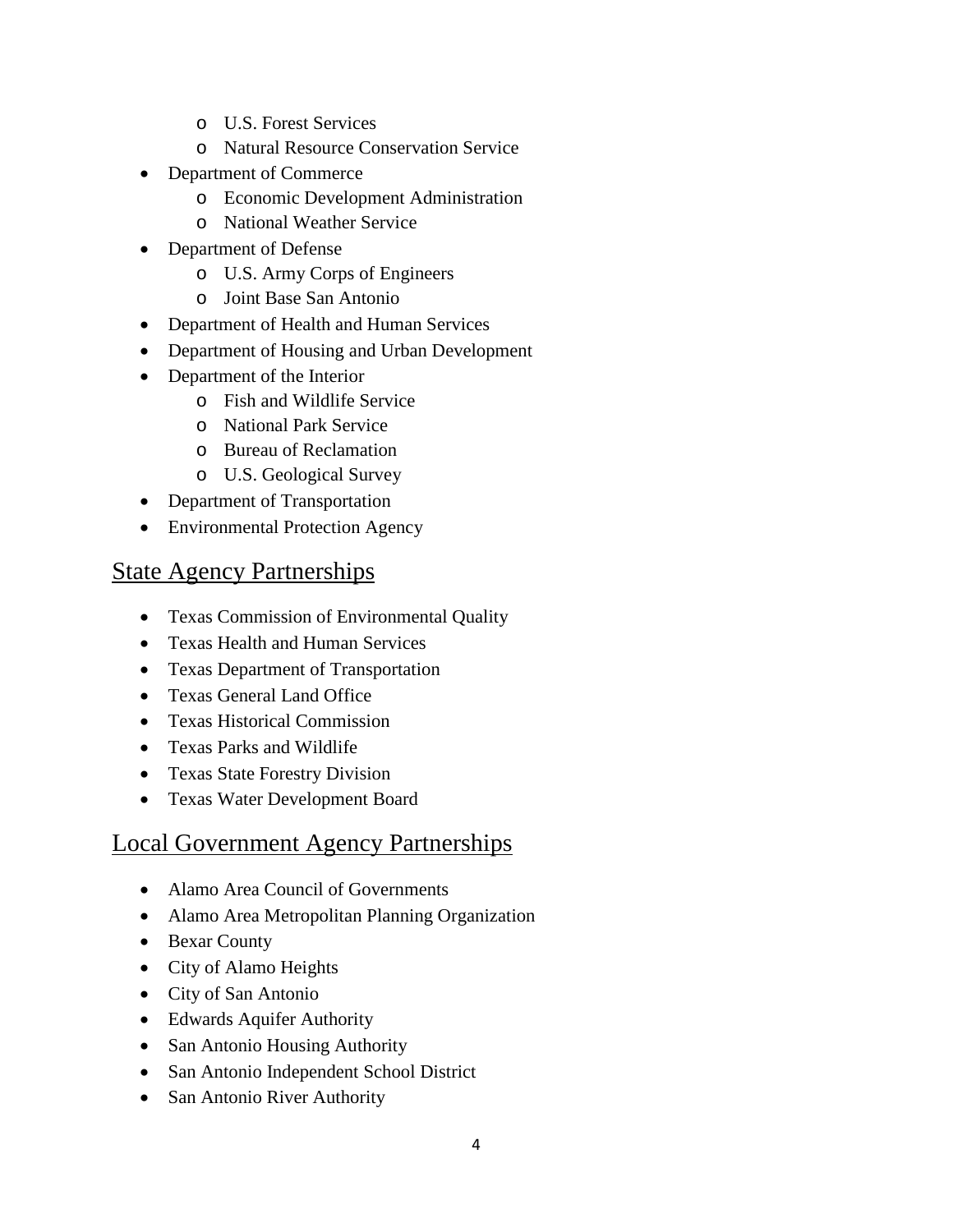- San Antonio Water System
- VIA Metropolitan Transit

## Non-Governmental Organization Partnerships

- Audubon Society/Jack Kudson Nature Trail
- CI: Now
- Evergreen Underground Water Conservation District
- Family Service Association
- Neighborhood Associations (specify) Olmos Park Terrace, Northmoor, Shearer Hills/Ridgeview
- Municipal Golf Association San Antonio
- NOWCastSA
- Olmos Basin Alliance
- Our Lady of the Lake University
- San Antonio Chamber of Commerce
- San Antonio for Growth on the Eastside
- San Antonio Hispanic Chamber of Commerce
- San Antonio Zoo
- St. Luke's Episcopal Church
- St. Phillips College
- Texas A&M San Antonio
- Trust for Public Lands
- United Way of San Antonio and Bexar County

## Overall Goals/Objectives

The San Antonio/Bexar County Urban Waters project location will work to protect, restore, and revitalize urban water resources in the San Antonio/Bexar County area and the watershed associated with the focus areas identified by the partnership. The partnership will use the mission, vision, and principles of the National Urban Waters Federal Partnership to guide the work:

- Promote clean urban waters
- Reconnect the citizens to their waterways
- Promote water conservation
- Promote economic revitalization and prosperity through existing networks of urban water resources
- Encourage community involvement through partnership
- Engage and hear the needs of the community involved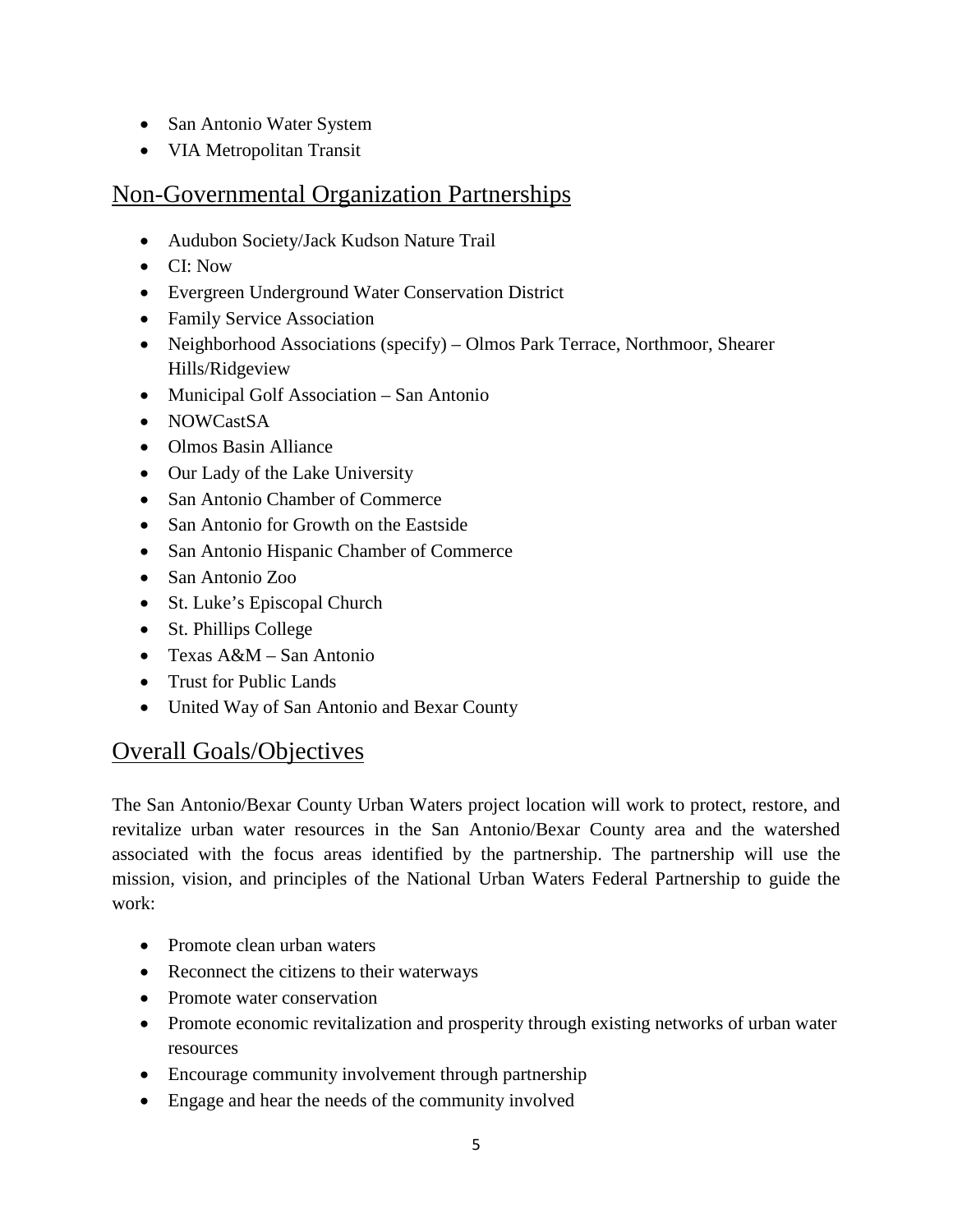• Focus on measurement and evaluation to fuel future successes

# **Identified Focus Areas**

## Project 1: Brackish Groundwater Desalination

**Overview:** The San Antonio Water System (SAWS) is developing a brackish groundwater desalination program that will provide a plentiful, previously untapped local source of water to help diversity the regions' water supplies. The program will generate approximately 12 million gallons of water per day upon completion of Phase I by treating brackish water from the Wilcox Aquifer through the reverse osmosis process and bringing it to drinking standards. Two additional phases will deliver a total of more than 27 million gallons per day.

In addition to providing a new source of water that will help mitigate the effects of sustained drought in the area, the Brackish Groundwater Desalination Program will also help preserve endangered species within the Edwards Aquifer and its natural springs. The Edwards Aquifer is the source of the only two major springs remaining in Texas – the San Marcos and the Comal – which are home to several endangered species and feed the Guadalupe River Basin. The development of unused brackish water in the Wilcox Aquifer will decrease reliance on the Edwards Aquifer during drought periods, thus promoting the viability and sustainability of environmentally sensitive ecosystems. The Edwards Aquifer is a unique groundwater resource, extending 180 miles through south-central Texas, including San Antonio. It is the primary source of drinking water for over 2 million people and serves the domestic, agricultural, industrial, and recreational needs of the area.

*On July 2, 2014, SAWS broke ground on the brackish water desalination plant. The plant is slated to begin providing the initial 12 million gallons of drinkable water by October 2016, creating water for an additional 40,000 families.*

*The plant will remove 97 percent of salt and minerals.*

*All three phases of the desalination plant will cost a combined \$411 million. Cost for the first phase will be \$192.7 million.*

*Desalinating the water alone will cost \$1,177 per acre-foot for the first phase. In contrast, water from the Edwards Aquifer costs between \$331 and \$541 per acre-foot.*

**Federal Partner Leads:** Bureau of Reclamation, U.S. Army Corps of Engineers.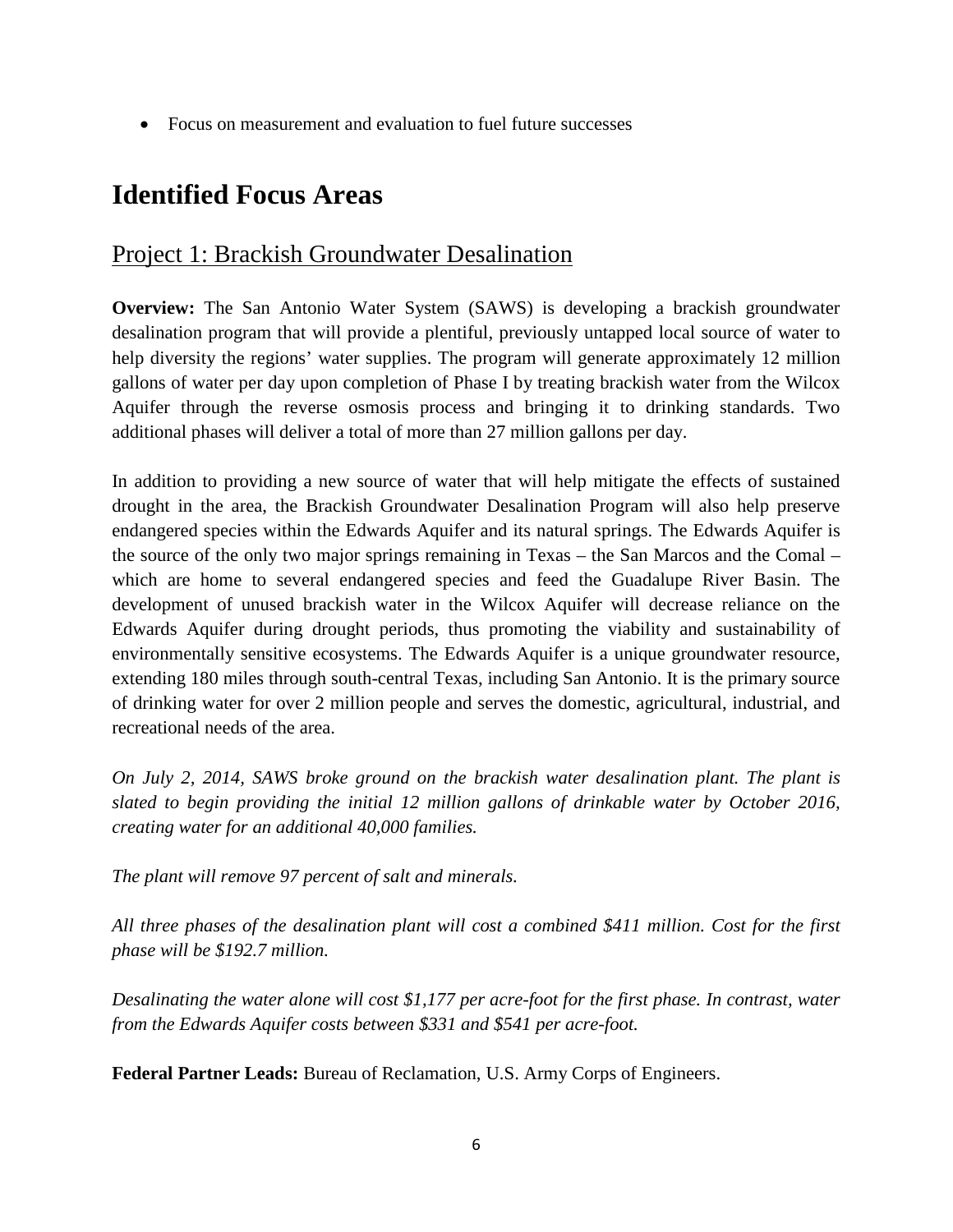#### **Partners/Stakeholders:** City of San Antonio

**Year 1 Activities:** Brackish Groundwater Desalination Phase 1 – Construction begins

Year 2 Activities: Brackish Groundwater Desalination Phase 2 – begin generation and delivery of approximately 12 million gallons of potable water per day

# Project 2: Olmos Basin/San Antonio Zoo Water Quality and Ecosystem Restoration

**Overview:** Olmos Creek flows through Olmos Basin Park, a 1000 acre regional park located in north central San Antonio, and terminates at Olmos Dam, where it feeds into the source of the San Antonio River. The San Antonio Zoo is located near these headwaters below Olmos Dam in Brackenridge Park. This project intends to restore a 3 mile segment of Olmos Creek, create a pilot project to prevent floatable plastics and debris from entering the creek, engage the Texas Department of Transportation (TxDOT) to address the continual flooding of the section of U.S. Highway 281 that crosses Olmos Creek, and expand the filtration and recycling of water runoff from the San Antonio Zoo into the San Antonio River.

The Olmos Creek restoration project responds to the San Antonio North Central Community Plan goal for restoring the natural beauty and habitat to the Olmos Basin Park and would complement community investments in park rehabilitation. Concept designs for the restoration project combines water quality improvements such as improving flow and temperature by removing non-native invasive plant and tree species and restoring the ecosystem to create a more natural habitat and creek way by planting native species.

The U.S. Army Corps of Engineers (Corps) completed a restoration plan for Olmos Creek that identified the environmental degradation, evaluated alternatives, and provided creek restoration design recommendations. In 2002, the City of San Antonio began planning this project with the Corps; however, federal funding was not authorized until 2009 at which point the City was unable to secure required match funds and program sponsorship. In March, 2014, the Corps notified the City of San Antonio that the project has been funded. The partnership will engage TxDOT to assess potential steps to address the flooding of U.S. Highway 281 which represents a serious threat to public health and safety as well as economic losses.

The San Antonio Zoo currently pumps water from the Edwards Aquifer for animal displays and discharges directly into the San Antonio River. Bacteriological readings near the Zoo's discharge have measure level of bacteria many times greater than what the EPA considers sage for swimming. To address this issue and improve water quality, an ultraviolent treatment facility is being constructed to disinfect water before it is released into the river. This new filtration project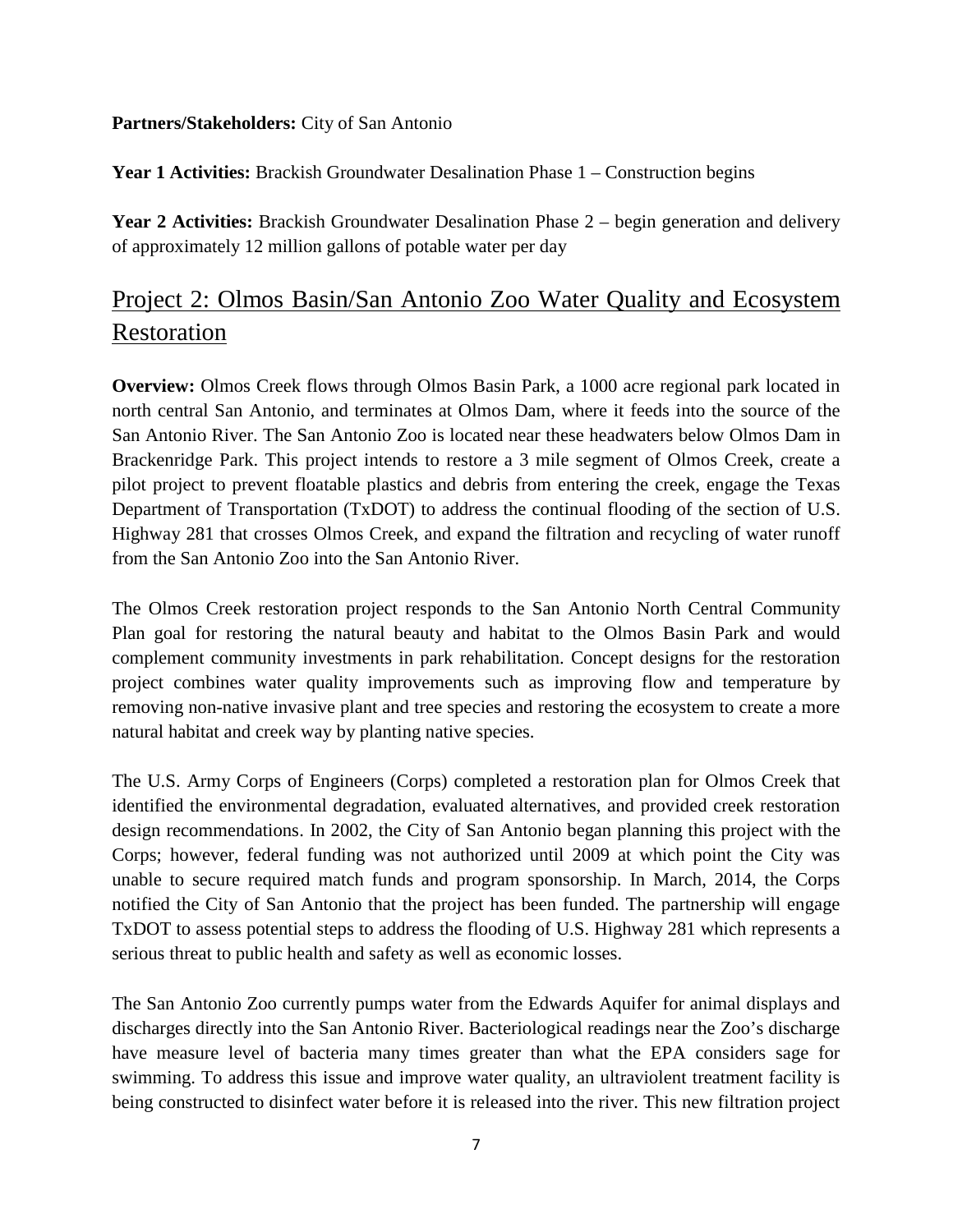merits expansion to eliminate point source pollution by ensuring water is filtered before entering the San Antonio River.

**Federal Partner Leads:** Environmental Protection Agency, U.S. Army Corps of Engineers.

**Partners/Stakeholders:** Audubon Society/Jack Judson Nature Trail, Brackenridge Park Conservancy, City of Alamo Heights, City of San Antonio, Municipal Golf Association – San Antonio, Northmoor Neighborhood Association, Olmos Basin Alliance, Olmos Park Terrace Neighborhood Association, San Antonio Golf Association, San Antonio River Authority, San Antonio Water System, San Antonio Zoo, Shearer Hills/Ridgeview Neighborhood Association, St. Luke's Episcopal Church.

**Year 1 Activities:** Olmos Creek Ecosystem Restoration – Initiate Design Phase.

San Antonio Zoo Water Quality – Monitor bacteria levels from zoo and when bacteria reductions calculated determine when and whether segment can be removed from the 303(d) list. Ultimate goal is to make segment meet primary contact recreation standards.

Year 2 Activities: Olmos Creek Ecosystem Restoration – Design Phase Completed; Construction/Restoration begins.

# Project 3: (A) Eastside Promise Neighborhood/Choice/Promise Zone & (B) Salado Creek Greenway

#### **Overview:**

(A) San Antonio's near east side, historically the heart of the African-American community, is still home to a large concentration of the city's African-American population and a growing number of Hispanic residents. Starting in 2011, this area has received several federal grants and designations: Promise Neighborhood, Choice Neighborhood, Byrne Criminal Justice Innovation Grant, and most recently the Promise Zone designation. The convergence of these designations demonstrates the continued potential for overlapping federal grants to promote comprehensive and holistic community development in this high need area.

In 2011, the area was chosen as one of five Department of Education implementation sites for the Promise Neighborhoods initiative. The program strives to provide access to great schools and strong systems of family and community support to prepare children to attain an excellent education and a successful transition from cradle to career. Through these efforts, the program significantly improves educational and developmental outcomes in distressed communities. The Promise Neighborhood is also focused on improving community support networks for students, decreasing crime rates, and improving perceptions of community safety.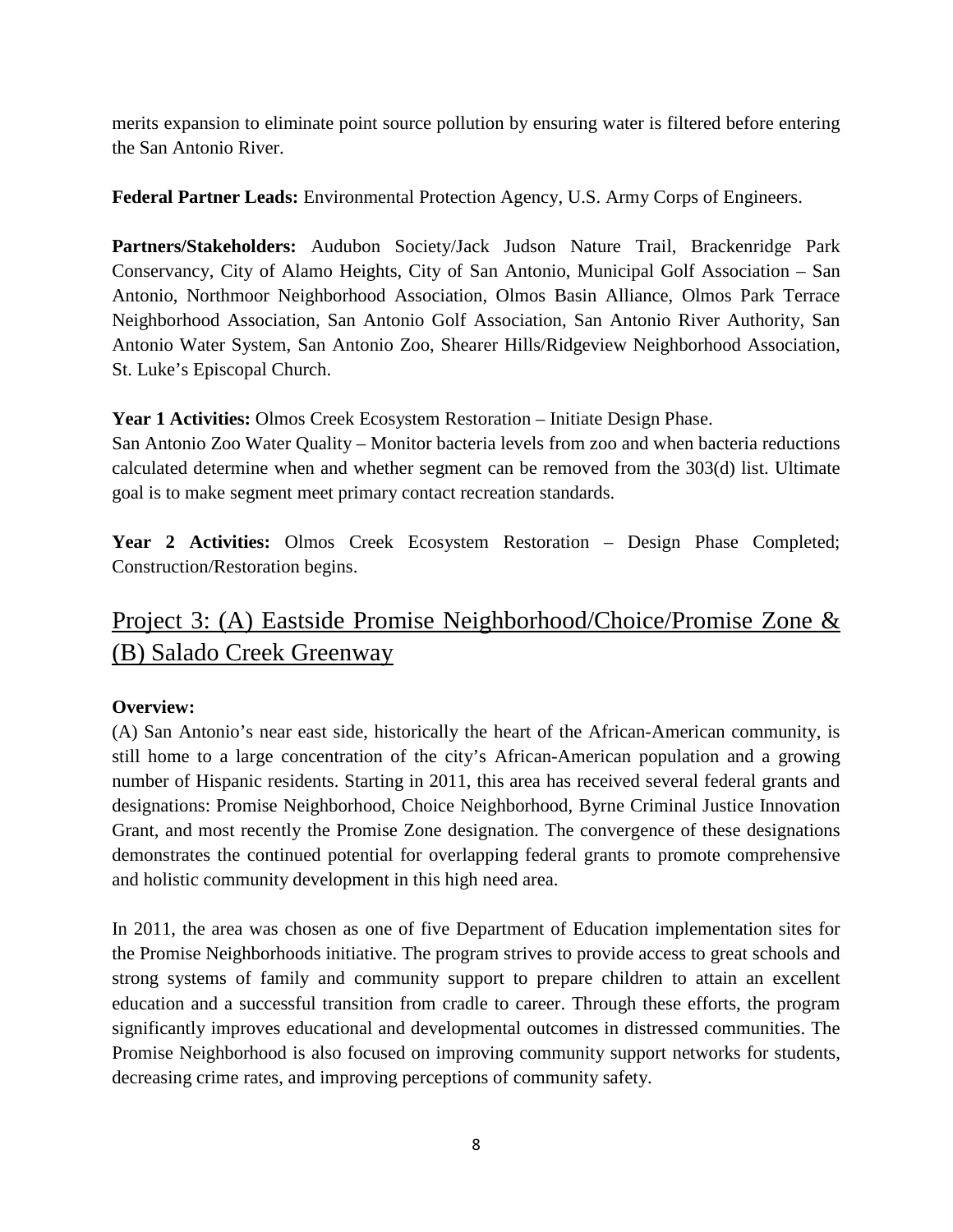The San Antonio Housing Authority secured funding from the Department of Housing and Urban Development's (HUD) Choice Neighborhoods program to invest in a neighborhood that overlaps with the Eastside Promise Neighborhood. The Choice Neighborhoods initiative has developed a neighborhood transformation plan to develop a revitalized, mixed-income, lowimpact, safe, and walkable community where residents have access to new parks and recreational opportunities along Menger Creek. The implementation plan is divided into three core elements: Housing, People, and Neighborhoods. The Housing element includes transforming distressed housing into energy-efficient, mixed-income housing. New housing options will be built to achieve Build San Antonio Green Level II, Enterprise Green Communities criteria or both. Additionally, all new developments and infill housing will have to be able to meet and obtain the ENERGY STAR seal of approval. The transformation plan is also pursuing USGBC LEED certification for Neighborhood Design (LEED-ND). In pursuing the LEED-ND certification, the Wheatley Choice Neighborhood will pursue low impact development (LID) strategies to effectively manage storm water in a way that reduces the impact of built areas on water quality and promotes the natural movement of water within an ecosystem. These certifications will demonstrate work to reduce greenhouse gas emissions, minimize construction wastes, and promote healthy living environments for neighborhood residents. The Neighborhood element addresses vacant lots and houses, seeks to revitalize public spaces, strengthen safety and security, and expand and diversify economic activities. One of the Neighborhood goals is to improve access and connectivity while prioritizing pedestrian and bicycle transportation. Green spaces in the Wheatley Choice Neighborhood will be developed to include the recommendation of microclimate-appropriate landscaping.

In 2012, the San Antonio Housing Authority also secured funding through the Byrne Criminal Justice Innovation grant for safety improvements in the Promise/Choice Neighborhood. The goal is to significantly reduce criminal activity in San Antonio's eastside through a data-driven approach that uses both research and innovation to address crime.

Most recently, the area received a Promise Zone designation from HUD. This designation and subsequent federal support and funding will contribute to community investment by promoting economic development through increased economic activity and job creation, supporting and expanding educational opportunities, and improving public safety. This Promise Zone designation will last for 10 years and will promote further collaborative efforts within the neighborhood to continue to serve the residents.

(B) The Salado Creek Greenway trail system lies just to the east of the Eastside Promise/Choice Neighborhood. Menger Creek, a tributary of Salado Creek, is located within the area and is directly accessible to its residents. One of the goals of the Choice Transformation Plan is to connect to surrounding green space networks. Therefore focused investment at Menger Creek and Salado Creek could greatly expand the outdoor recreational options available to residents of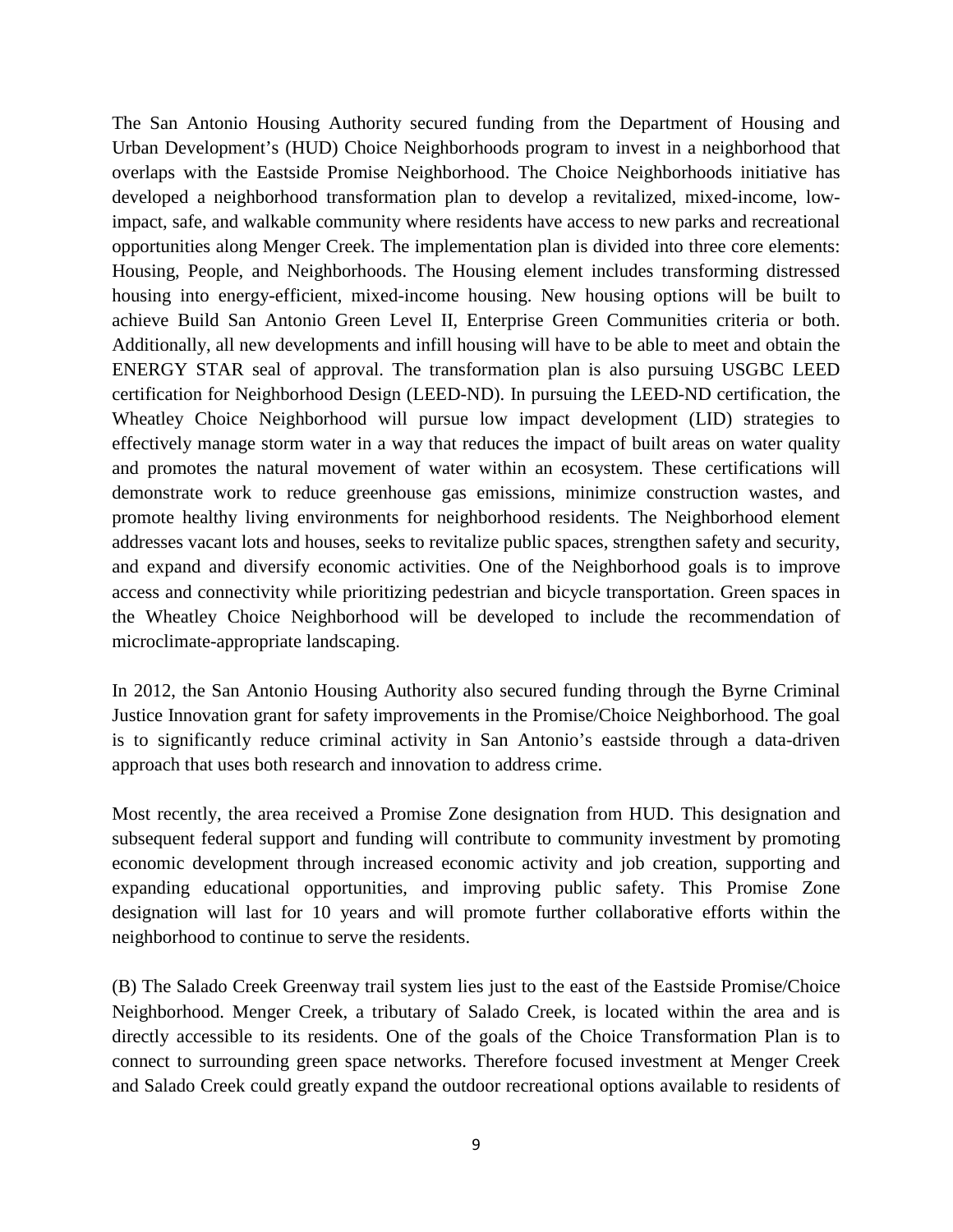the Promise/Choice Neighborhood. The City of San Antonio, working in conjunction with the US Army Corps of Engineers, private landowners, and local partners has developed a greenway hike and bike trail system along Salado Creek. The Greenway Trail System links communities across Bexar County to creeks and rivers providing recreational, health, educational, and engagement opportunities. A planned section of the Salado Creek trail will be adjacent, and may potentially pass through, Fort Sam Houston, allowing military personnel to benefit from the Greenways. A unique trail and park development opportunity also exists at Menger Creek, where a drainage and flood control improvement city bond project is planned to reduce the 100-year flood zone. In early February 2014, Bexar County committed \$4 million to the Menger Creek project, allowing for an expanded scope that will include trail construction and park improvements along the Creek. Additionally, the City of San Antonio dedicated \$6.5 million to this project. Stakeholders are also reaching out to the San Antonio Spurs, an NBA team, and other business partners to garner their support of these developments and increase community access to the creek to include trails, recreational activities, and programming.

**Federal Partner Leads:** (A) Housing and Urban Development, Economic Development Administration, Health and Human Services, Small Business Administration. (B) Centers for Disease Control, Environmental Protection Agency, Housing and Urban Development, U.S. Army Corps of Engineers, Department of Defense.

**Partners/Stakeholders:** Bexar County, City of San Antonio, San Antonio Housing Authority, San Antonio Independent School District, United Way of San Antonio and Bexar County.

#### **Year 1 activities:**

**Wheatley Choice Neighborhood:** Phase 1 of 4 is 93% complete. When completed in late 2014, 208 new multifamily units will be built.

#### **Year 2 activities:**

**Wheatley Choice Neighborhood:** Phases 2, 3, and 4 will be completed in 2015 and will include an additional 400 units, including 80 elderly units.

### Project 4: San Pedro Creek Restoration

**Overview:** The San Pedro Creek begins in San Pedro springs and runs through downtown San Antonio, the heart of the historic city center. The city center has also been subject to some of the city's worst flooding. During the 1960's and 70's, to ameliorate the health, safety, and economic impact of these flooding events, the US Army Corps of Engineers channelized a number of creeks. The channelization alleviated flooding but also reduced the community's traditional connection to the creeks.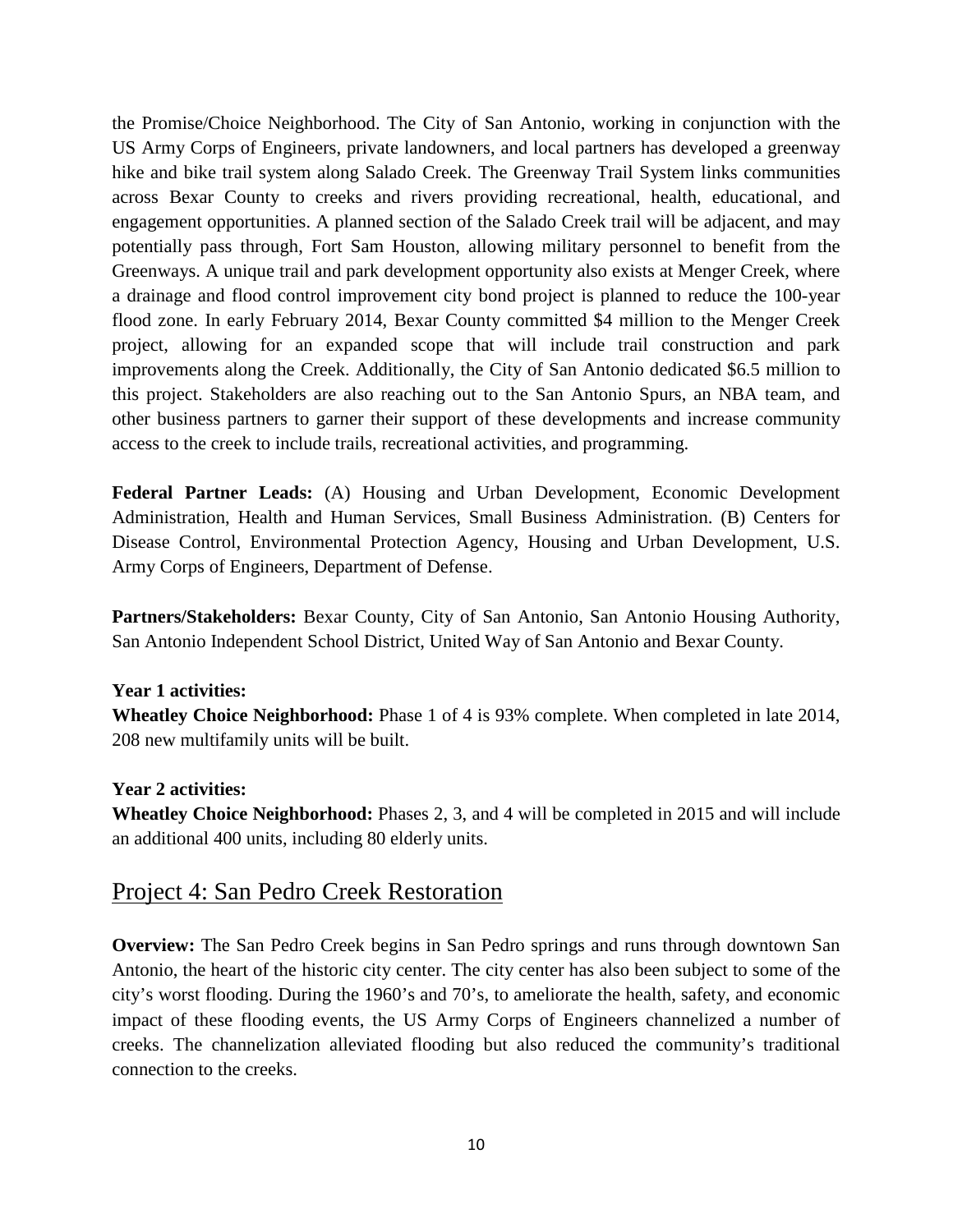In June 2012, Bexar County funded a preliminary engineering report (PER) to develop concepts for restoring the environmental conditions of San Pedro Creek through a two-mile segment of downtown, maintaining current flood control, and providing increased opportunities for people to enjoy this urban creek. The PER analyzed and assessed existing conditions, conducted technical and environmental surveys, developed concept designs and costs estimates for improvements which were estimated between \$131.5 million to \$175 million.

On February 18, 2014, Bexar County Commissioners Court entered into an agreement with the San Antonio River Authority to initiate the design phase. The design phase will build upon the results and concepts from the PER and will take approximately 24 months to complete. Extensive public involvement will be included, as well as close coordination with Bexar County and the City of San Antonio. Following the design phase, construction is anticipated to begin in 2016 an be completed in 2018 in celebration of the  $300<sup>th</sup>$  anniversary of the establishment of the City of San Antonio.

**Federal Partner Leads:** Department of Justice, Environmental Protection Agency, General Service Administration, U.S. Army Corps of Engineers.

**Partners/Stakeholders:** Bexar County, City of San Antonio, San Antonio River Authority, San Antonio Water System, San Pedro Creek Subcommittee, Westside Creeks River Oversight Committee.

**Year 1 Activities:** Obtain Corps of Engineers permits for projects; seek General Services Administration funding through the FY 2016 budget process.

#### **Year 2 Activities:**

## Project 5: Westside Creeks Ecosystem Restoration

**Overview:** The Westside Creeks Ecosystem Restoration is a community-based planning effort initiated in 2008 by the San Antonio River Authority. The mission of the project is to develop concepts for restoring the environmental condition of the Alazán, Apache, Martínez, and San Pedro Creeks, maintaining the current flood control components of these creeks, and providing increased opportunities for people to enjoy and interact with the urban creeks. The project will focus on restoring the creeks in such a way that keeps with and enhances the rich historical and cultural background of the community and incorporates key features into its design.

These creeks are located in close proximity to three San Antonio Housing Authority properties: Alazán-Apache Courts and Guadalupe Subdivision, Cassiano Homes, and Lincoln Heights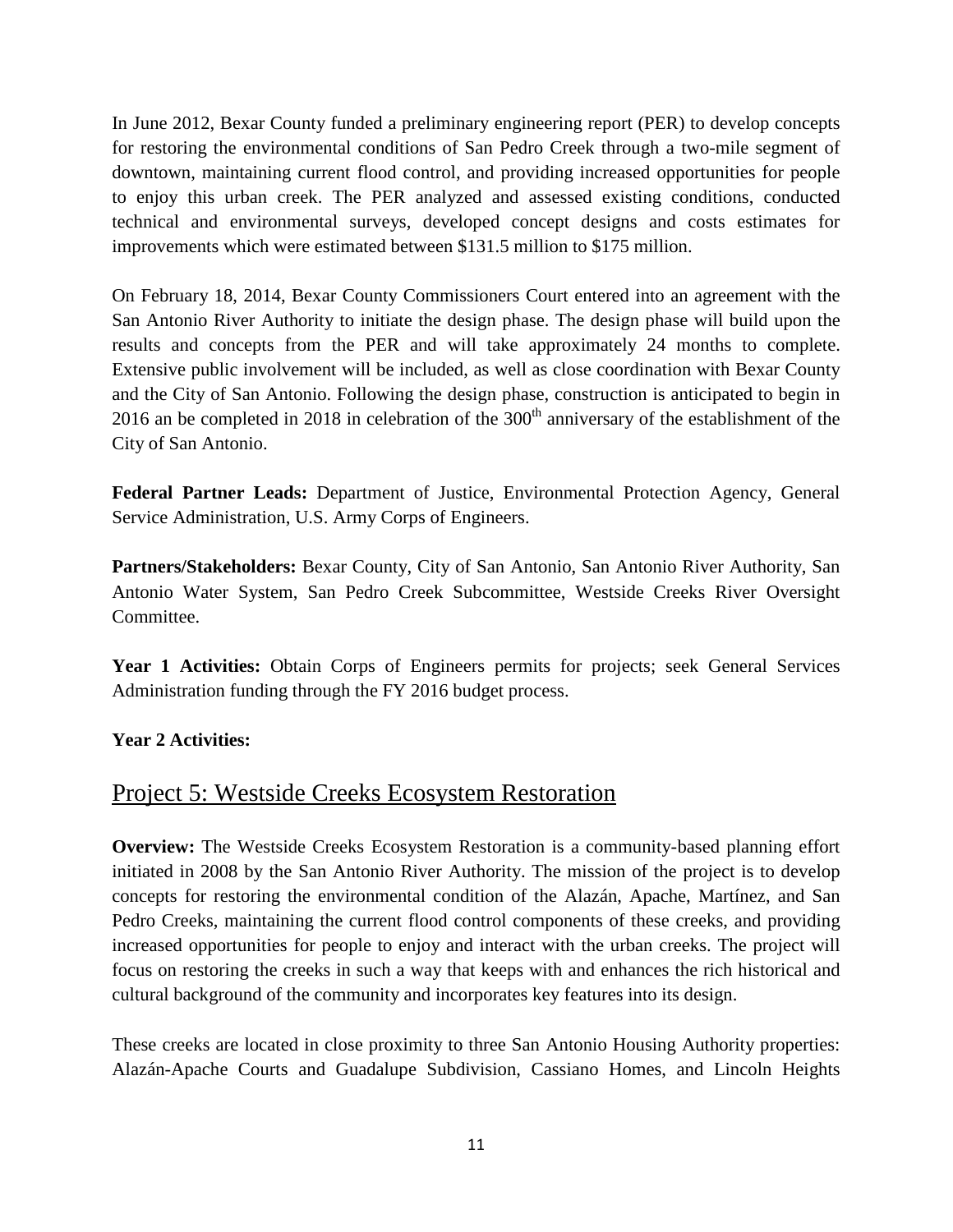Courts. Once restoration is completed, these economically distressed communities will have access to the health, recreational, and economic benefits of local waterways.

In 2012, San Antonio voters approved a project which included funding for the Westside Creeks hike and bike trails. A conceptual plan that includes ideas for maintaining and enhancing flood control, ecosystem restoration, recreational improvements, and economic development opportunities was approved in June 2011. The City of San Antonio and the San Antonio River Authority are working together to design and construct a hike and bike system which will complement the larger creek ecosystem restoration project. Public meetings have been conducted to solicit input on the Westside Creek hike and bike project while the project is in the preliminary design phase.

In August 2011, the U.S. Army Corps of Engineers chose the Westside Creeks as one of five national pilot studies to test the new civil works planning paradigm to determine the feasibility of implementing ecosystem restoration and recreation along the creeks. The study focused on improving aquatic ecosystem function and habitat within the creeks. The Westside Creeks are located along the central flyway zone and serve as a stop-over point for several neo-tropical migratory birds. The Corps of Engineers is assessing whether improved aquatic habitat, restored native vegetation, and other creek enhancements would provide important stop-over habitat for seasonal bird migrations. A General Reevaluation Report and Director's Report was completed and signed on May 21, 2014.

Restoration of the Westside Creek Ecosystem would work in conjunction with these projects to benefit the neighborhood and housing property residents by providing spaces for physical activity, recreation, and increased transportation connections.

**Federal Partner Leads:** Centers for Disease Control, Environmental Protection Agency, Housing and Urban Development, U.S. Army Corps of Engineers.

**Partners/Stakeholders:** Bexar County, City of San Antonio, San Antonio River Authority, San Antonio Water System, Westside Creeks River Oversight Committee.

**Year 1 Activities:** Construction of locally funded hike and bike trails; prioritize funding for Westside Creeks' preliminary engineering design through the FY 2016 budget process.

Year 2 Activities: Initiate Westside Creeks' design phase.

Project 6: San Antonio Missions – World Heritage and Cultural Connections